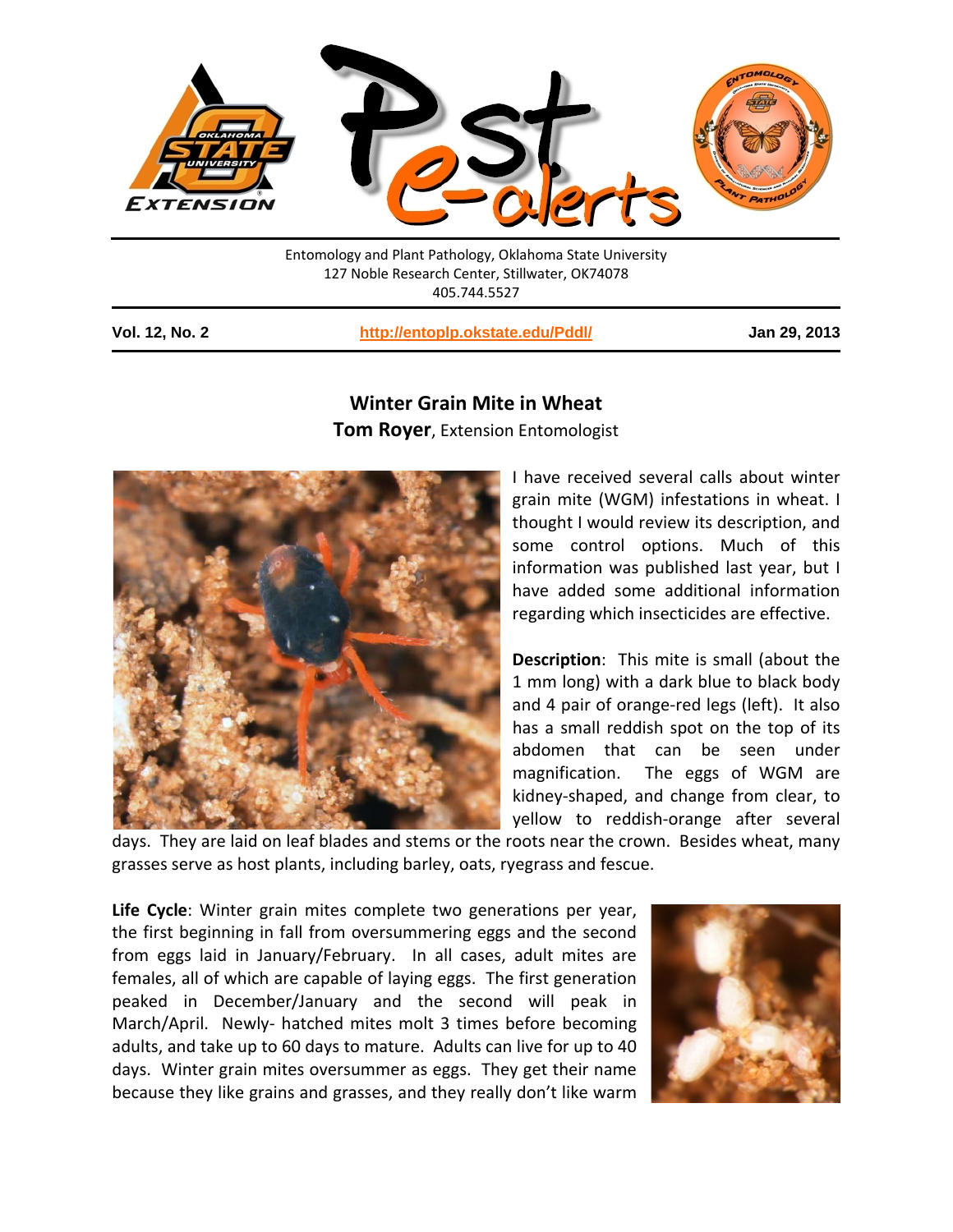weather. They are most active when temperatures are between 40° and 70° F. Freezing conditions and/or snow cover don't really affect them.

**Nature of Damage and Scouting**: Winter grain mites feed by piercing plant cells in the leaf, which results in "stippling". As injury continues, the leaves take on a characteristic grayish or silverish cast and could be mistaken for injury due to herbicide (below). Winter grain mites are more likely to cause injury in wheat if it is already stressed due to lack of moisture or nutrients. Winter grain mites are light sensitive and tend to avoid bright, sunny days and windy days, so adjust your scouting accordingly. On still, cloudy days or early morning/evening, they will be active on the plants and can easily be counted. On sunny or windy days, they will be found under the soil surface (up to a couple of inches) or massed under dirt clods (Figure 3).



## **Control**:

Winter grain mites are more common in fields of continuous wheat, so crop rotation will help break the cycle. In addition, they are reported to be more numerous in fields that have a minimum amount of tillage applied to them. Winter grain mites do not typically cause excessive injury unless present in excessive numbers and plant growing conditions do not sustain rapid growth of wheat foliage, such as when an infestation is coupled with nitrogen deficiency. While WGM pests can damage wheat even under normal growing conditions, it takes large numbers to justify an insecticide application for their control. There is no